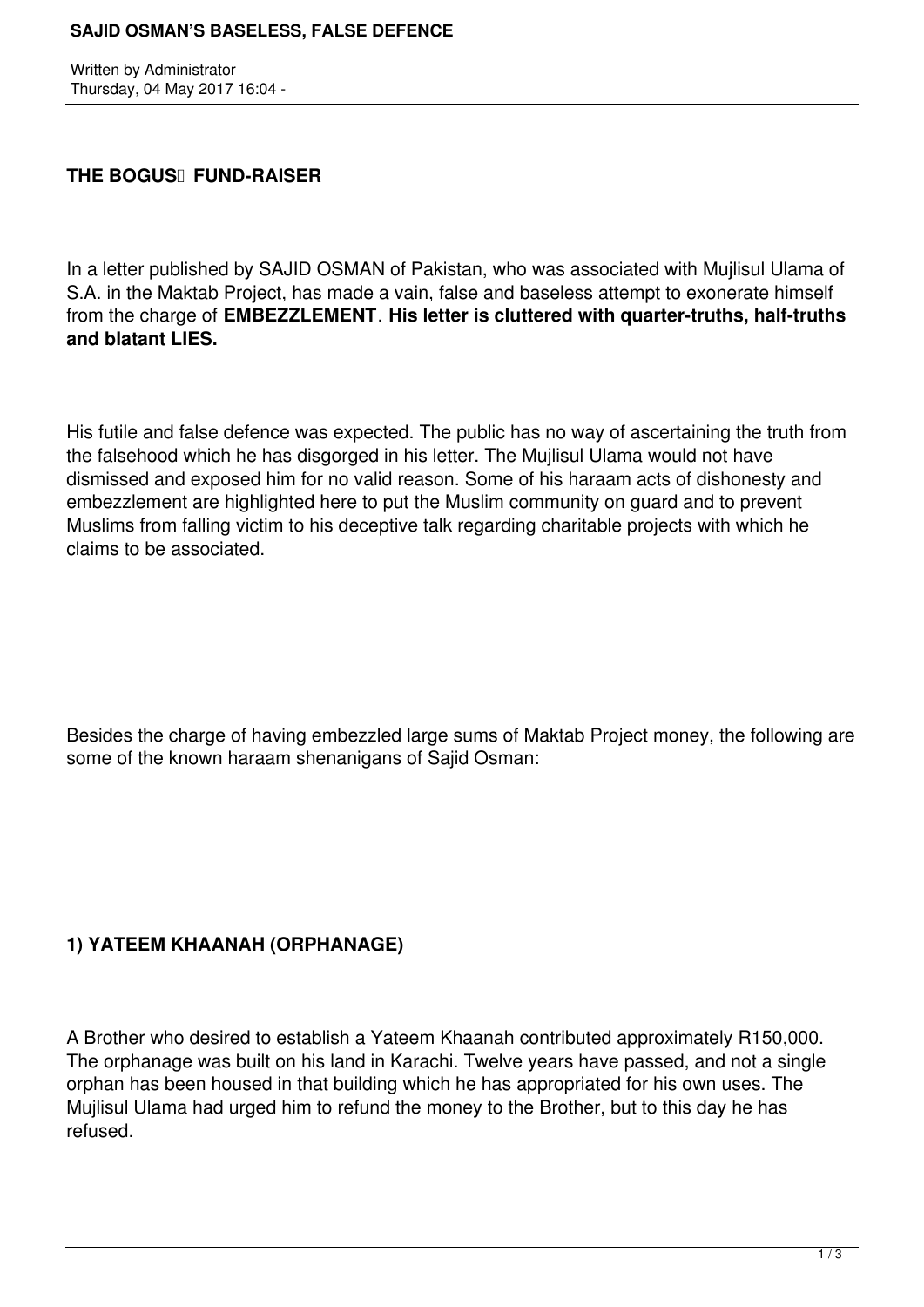Written by Administrator Thursday, 04 May 2017 16:04 -

### **2) INVESTMENT IN A MATTRESS FACTORY**

This haraam episode had been perpetrated by Sajid Osman years prior to joining the Maktab Project. He had raised a substantial sum of money in South Africa in the name of some charity in Pakistan. Instead of utilizing the funds (Zakaat and Lillaah) for the stated purpose, he invested it in a mattress factory of a man in Lenasia. That man gobbled up the Zakaat and Lillaah, and to this day Sajid Osman has swept the issue under the carpet. The amount was approximately R200,000.

## **3) FRUIT EXPORT BUSINESS**

Sajid Osman with his glib tongue convinced a brother to invest in his fruit export business. He was exporting fruit from Karachi to Dubai. To this day he owes the Brother approximately R100,000, the capital investment which he refuses to repay despite repeated demands by the Brother. He now presents a pack of LIES for not paying back the money.

## **4) THE ACCOUNT BOOKS**

When the embezzlement of Sajid Osman surfaced, the Mujlisul Ulama formed a Committee to operate the Maktab Project. Without firing him, he was instructed to hand over the account books to the Committee. He refused to comply. On the contrary he stole the books and to this day had not complied. Now after seven years, he speaks of books which he most probably has